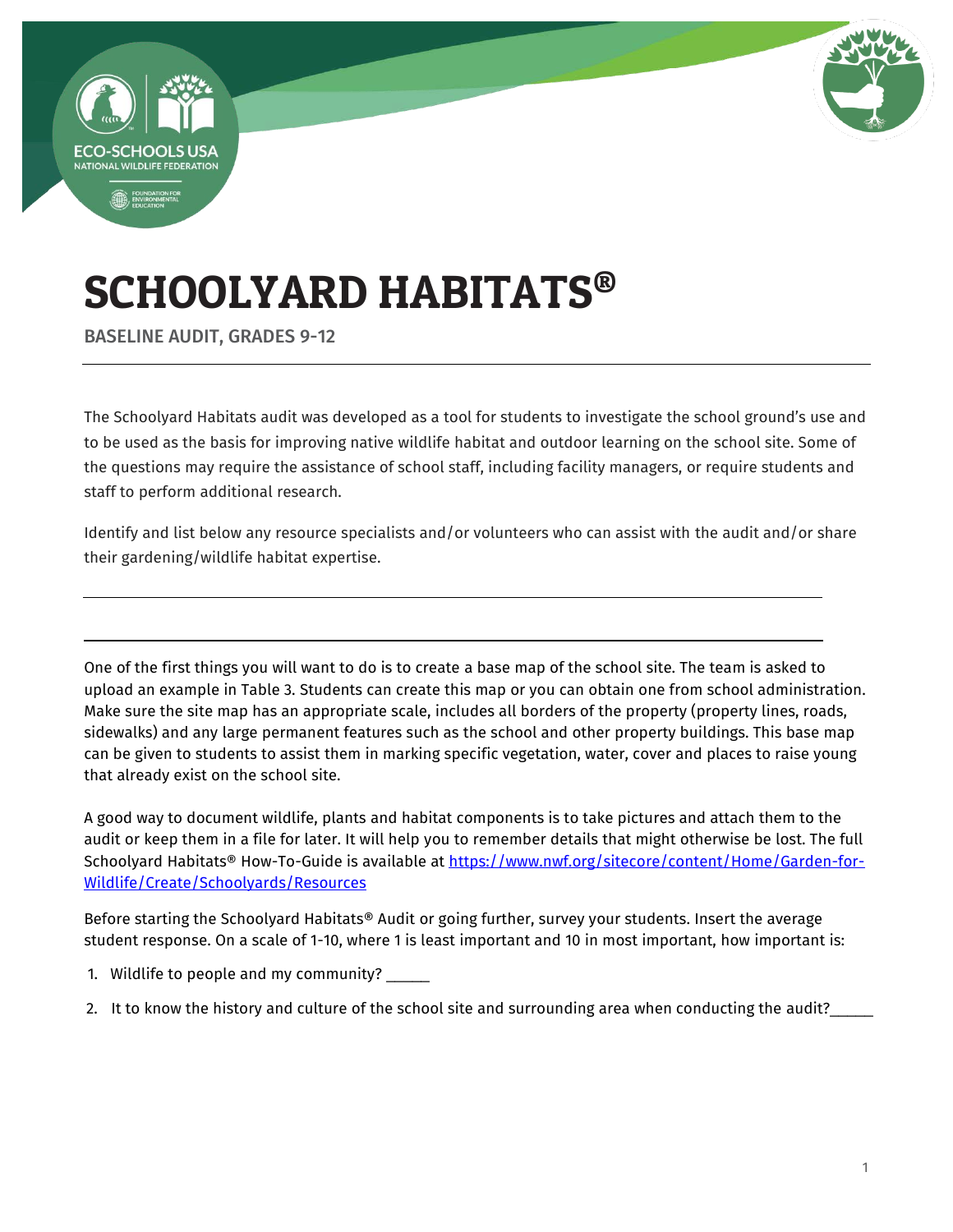

BASELINE AUDIT, GRADES 9-12



#### TABLE 1. SITE HISTORY

Knowing the site's history is an important part in the planning of the site's future. For example, if the site is located near an industrial center, soils may contain residues of chemicals generated by the adjacent industry. Generate a list of questions about the site and a list of people you think might be able to help you answer them. Some suggestions are provided below.

| 1. | What year was the site developed?                                                           |  |
|----|---------------------------------------------------------------------------------------------|--|
| 2. | What type of ecosystem was here before<br>the school was built?                             |  |
| 3. | In the past, were any industrial centers<br>near or on the school site? If yes,<br>explain. |  |
|    | 4. What is the cultural history of the school<br>site?                                      |  |

**Who Can Help**? Long-time town residents • Historical Society • Principal • Local farmer • Local Businesspeople • Long-time teacher • Librarian • County Planning Office • Conservation District staff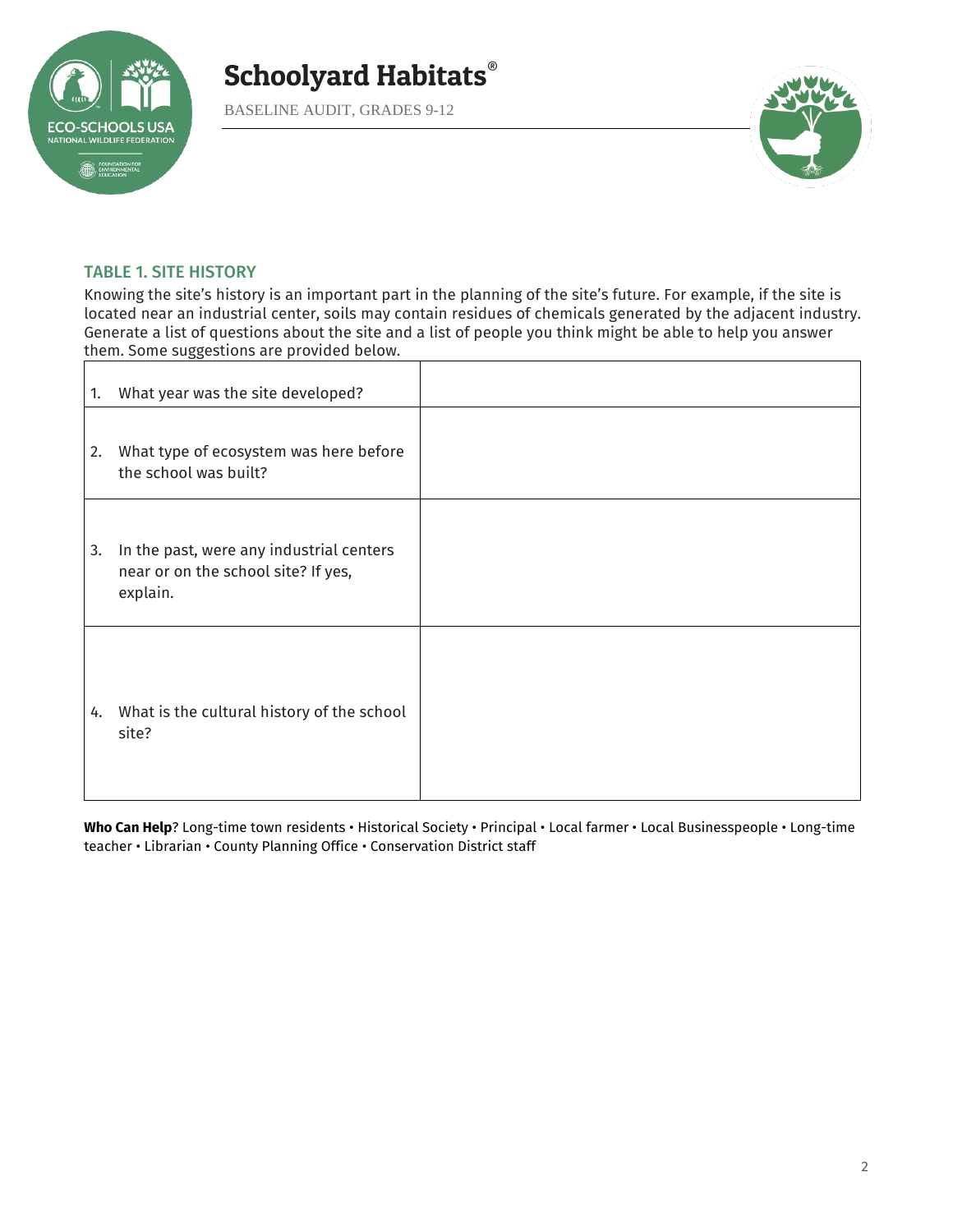**ECO-SCHOOLS USA**<br>NATIONAL WILDLIFE FEDERATION **EDUNDATION FOR** 





#### TABLE 2. DEFINING THE STUDY SITE

| 1. | What are the GPS coordinates for the study site? Use<br>your smart phone's GPS or go to:<br>http://www.whatsmygps.com/ to find the site's<br>coordinates. | Latitude N<br>Longitude W $\_$                                 |
|----|-----------------------------------------------------------------------------------------------------------------------------------------------------------|----------------------------------------------------------------|
| 2. | In what watershed is the study site located?                                                                                                              |                                                                |
|    | https://cfpub.epa.gov/surf/locate/index.cfm                                                                                                               |                                                                |
| 3. | What are the land use types surround the study site?<br>Check all that apply.                                                                             | Residential<br>Commercial<br>Undeveloped land<br>Park          |
|    |                                                                                                                                                           | Other                                                          |
| 4. | Is the school a National Wildlife Federation Certified<br>Schoolyard Habitat®?                                                                            | Yes<br><b>No</b><br>Unsure                                     |
| 5. | Are the school grounds certified or maintained<br>through another local, state or national program or<br>citizen science project?                         | Yes<br><b>No</b><br>Unsure<br>If yes, please list. ___________ |
| 6. | How many square feet of wildlife habitat does the<br>school currently maintain?                                                                           | ft <sup>2</sup>                                                |
| 7. | What is the average number of minutes students<br>spend in the garden or outdoor learning space each<br>week?                                             |                                                                |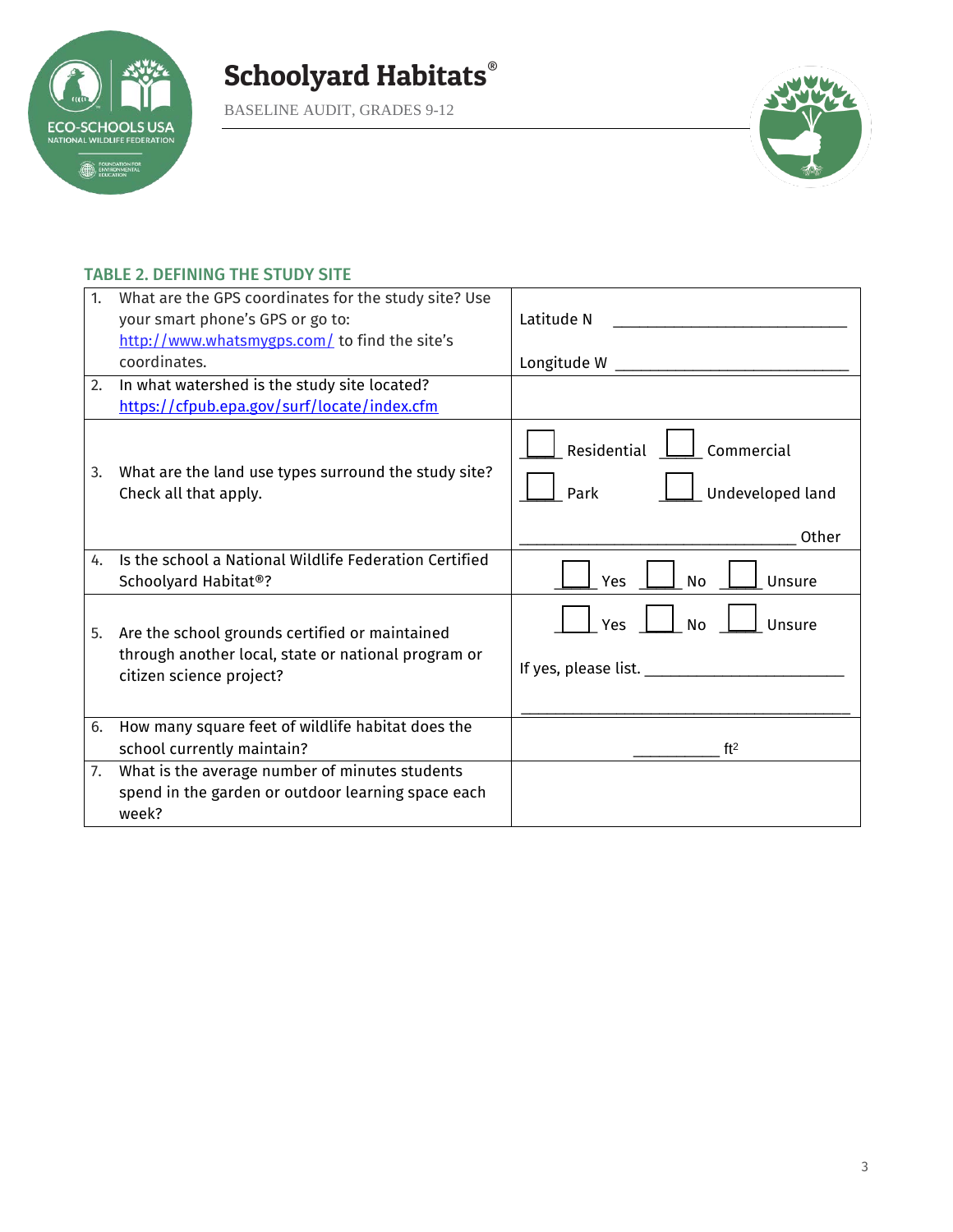

BASELINE AUDIT, GRADES 9-12



#### TABLE 3. TOPOGRAPHY

Ask a team/class activity, have students draw an aerial map of the school grounds and denote the following. Choose one student or team map and insert as a .jpg or .png image file below.

| 1. | School building                                                               |    | Man-made structures other than<br>the school building   |    | 3. Location of hills valleys<br>and slopes |
|----|-------------------------------------------------------------------------------|----|---------------------------------------------------------|----|--------------------------------------------|
| 4. | Rainfall or sprinkler run-off<br>paths and low lying areas that<br>hold water |    | 5. Sprinkler systems, storm drains,<br>or sewer markers | 6. | Existing natural areas                     |
|    | Trees                                                                         | 8. | Wind breaks                                             |    | 9. Hours of direct<br>sunlight/full shade  |
|    | 10. Natural and man-made<br>walkways                                          |    | 11. Cardinal directions                                 |    | 12. Key                                    |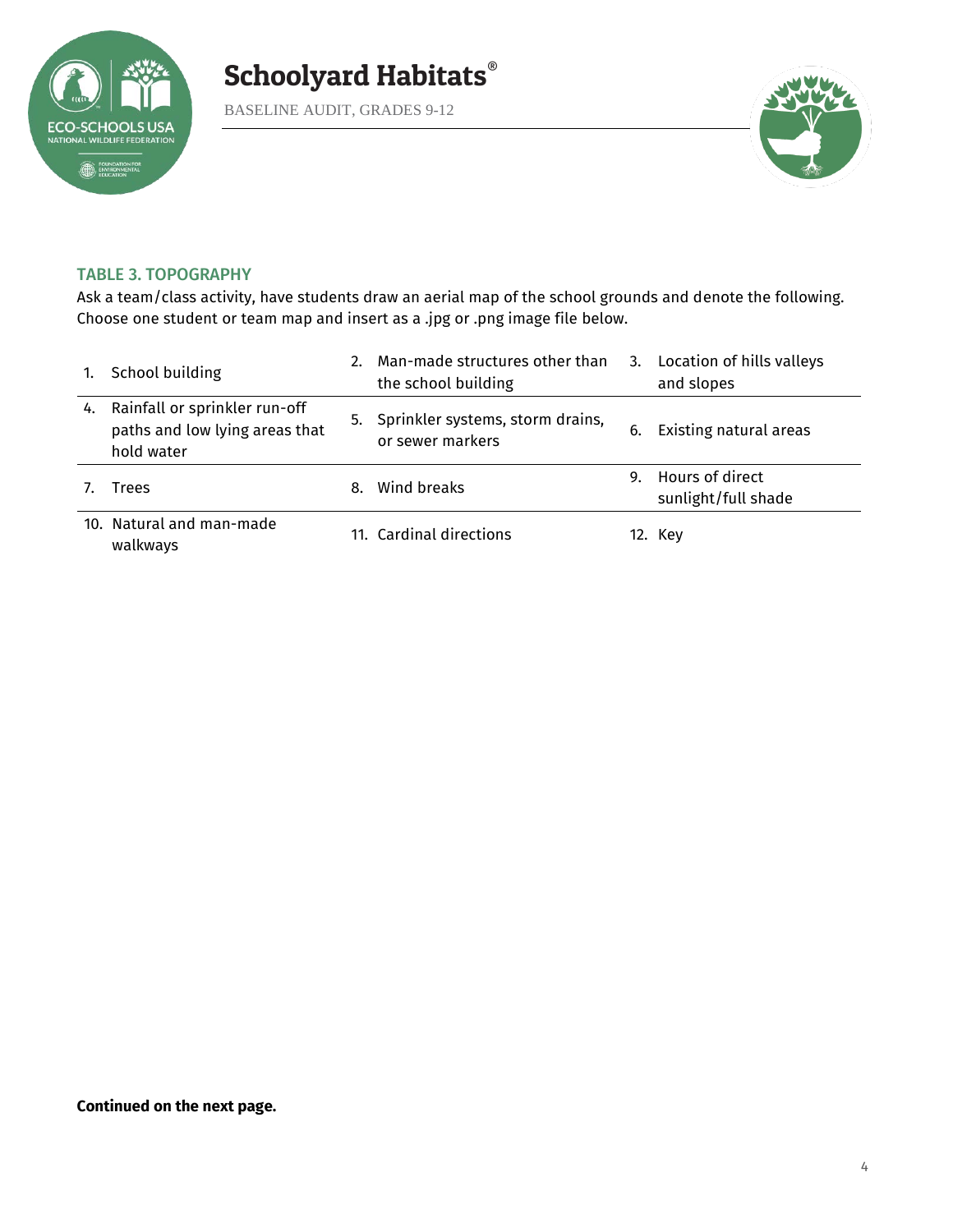

Г

## Schoolyard Habitats®

BASELINE AUDIT, GRADES 9-12



#### **Think about the following questions as you summarize the information in Table 3.**

1. How could or how will the shape of the site affect habitat plans?

#### TABLE 4. TEMPERATURE AND PRECIPITATION

| 1. | For today's date, collect the weather data listed to the right.<br>Use your local weather website, application or use the<br>following:<br>http://www.weatherbase.com/weather/state.php3?c=US<br>www.weather.com | Temperature in degrees<br><b>Fahrenheit and Celsius</b><br>Precipitation in inches and<br>centimeters |
|----|------------------------------------------------------------------------------------------------------------------------------------------------------------------------------------------------------------------|-------------------------------------------------------------------------------------------------------|
| 2. | In what season is data being collected?                                                                                                                                                                          | Summer<br>Fall<br>Spring<br>Winter                                                                    |
| 3. | In what plant hardiness zone does the school reside?                                                                                                                                                             |                                                                                                       |
|    | https://planthardiness.ars.usda.gov/PHZMWeb/                                                                                                                                                                     |                                                                                                       |
| 4. | What are the average annual minimum winter                                                                                                                                                                       |                                                                                                       |
|    | temperatures for this zone?                                                                                                                                                                                      | $^{\circ}$ FI<br>$^{\circ}$ C                                                                         |
| 5. | What is the average annual rainfall?                                                                                                                                                                             |                                                                                                       |
|    | https://www.usclimatedata.com/                                                                                                                                                                                   | inches<br>cm                                                                                          |

T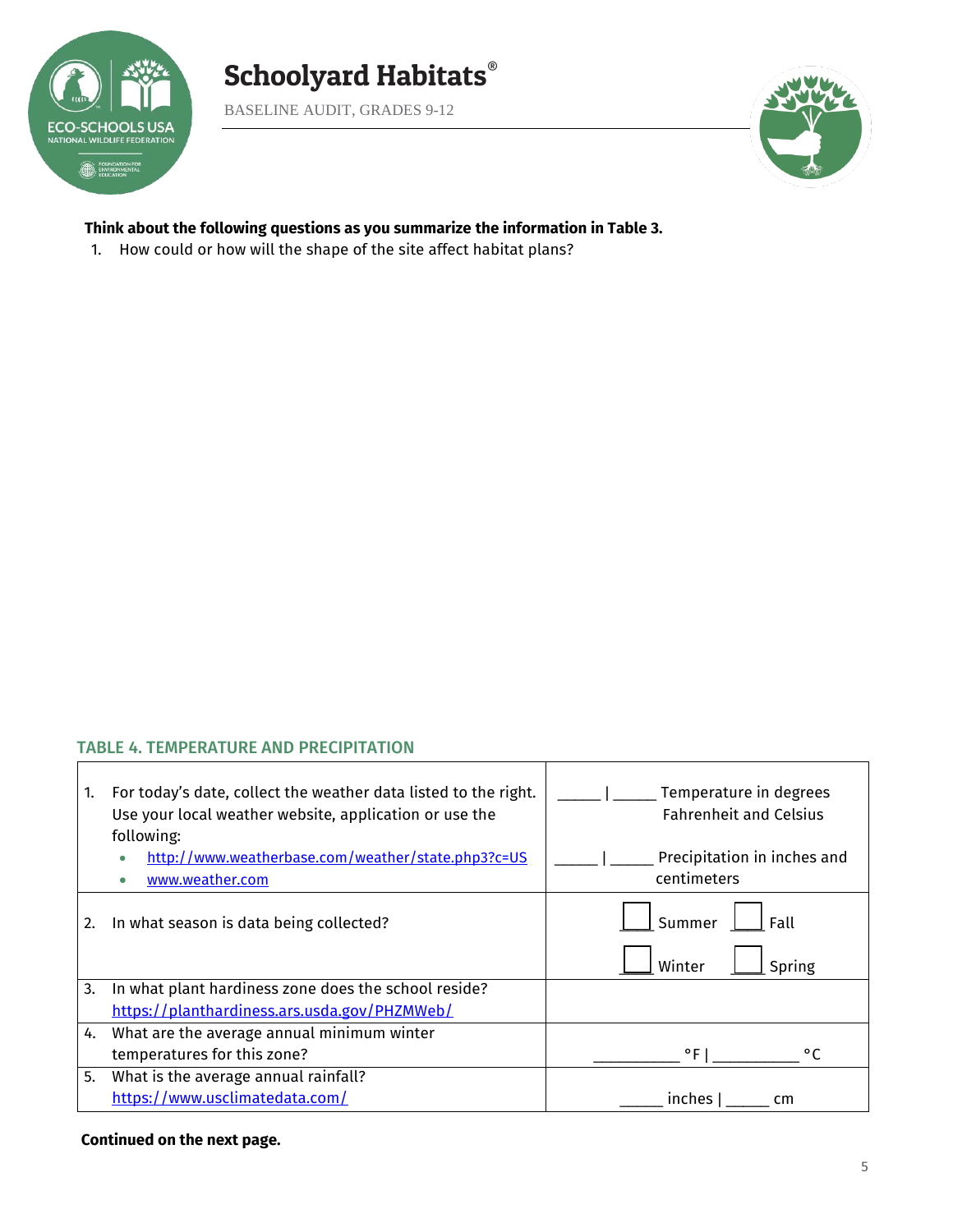

BASELINE AUDIT, GRADES 9-12



#### **Think about the following questions as you summarize the data in Table 4.**

- 1. What might the weather be like when the post audit is conducted? Consider setting a date for the post-action audit now.
- 2. How do changes in weather impact vegetation, animal behavior and soil?
- 3. What are some of the relationships between weather and the Schoolyard Habitat site?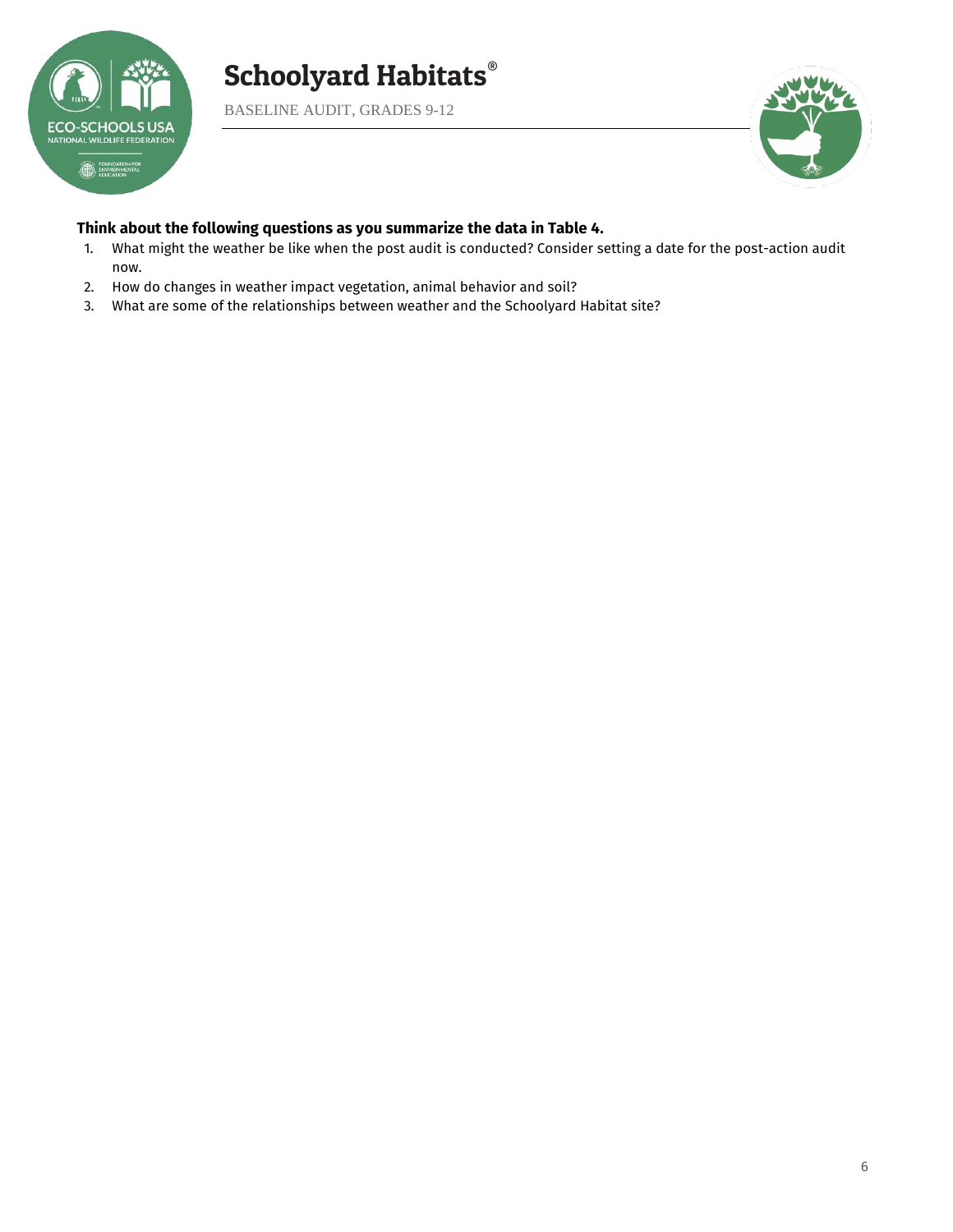

BASELINE AUDIT, GRADES 9-12



**TABLES 5 and 6**. Consider contacting a habitat steward, parks department, college or university, or local gardening/native plants non-profit. Their involvement is a great way to connect to the community, inspire students, demonstrate career possibilities and share resource expertise.

Invite parents and community members to participate in the auditing process. Students can take on the role of educator by working with volunteers on citizen science. This experience is a great way to build community.

#### TABLE 5. SOIL QUALTIY

| Soil Temperature                                                                                                                      | Soil pH                                                                                            | 3.                                                                                                                    |
|---------------------------------------------------------------------------------------------------------------------------------------|----------------------------------------------------------------------------------------------------|-----------------------------------------------------------------------------------------------------------------------|
| 1.                                                                                                                                    | 2.                                                                                                 | Iron                                                                                                                  |
| Test 1 _______ $\circ$ F _______ $\circ$ C<br>Test 2 _______ $\circ$ F ______ $\circ$ C<br>Test 3 _______ $\circ$ F _______ $\circ$ C | Test 1 pH level<br>Test 2 _______ pH level<br>Test 3 ______ pH level<br>○ Acidic ● Neutral ● Basic | Test 1 _______ Fe ppm (parts/million)<br>Test 2 ______ Fe ppm (parts/million)<br>Test 3 ______ Fe ppm (parts/million) |
| Nitrogen                                                                                                                              | Phosphorus                                                                                         | Potassium                                                                                                             |
| 4.                                                                                                                                    | 5.                                                                                                 | 6.                                                                                                                    |
| Test 1 $\bigcirc$ low $\bigcirc$ medium $\bigcirc$ high                                                                               | Test 1 $\bigcirc$ low $\bigcirc$ medium $\bigcirc$ high                                            | Test 1 $\bigcirc$ low $\bigcirc$ medium $\bigcirc$ high                                                               |
| Test 2 $\bigcap$ low $\bigcap$ medium $\bigcap$ high                                                                                  | Test 2 $\bigcirc$ low $\bigcirc$ medium $\bigcirc$ high                                            | Test 2 $\bigcirc$ low $\bigcirc$ medium $\bigcirc$ high                                                               |
| Test 3 $\bigcirc$ low $\bigcirc$ medium $\bigcirc$ high                                                                               | Test 3 $\bigcirc$ low $\bigcirc$ medium $\bigcirc$ high                                            | Test 3 $\bigcirc$ low $\bigcirc$ medium $\bigcirc$ high                                                               |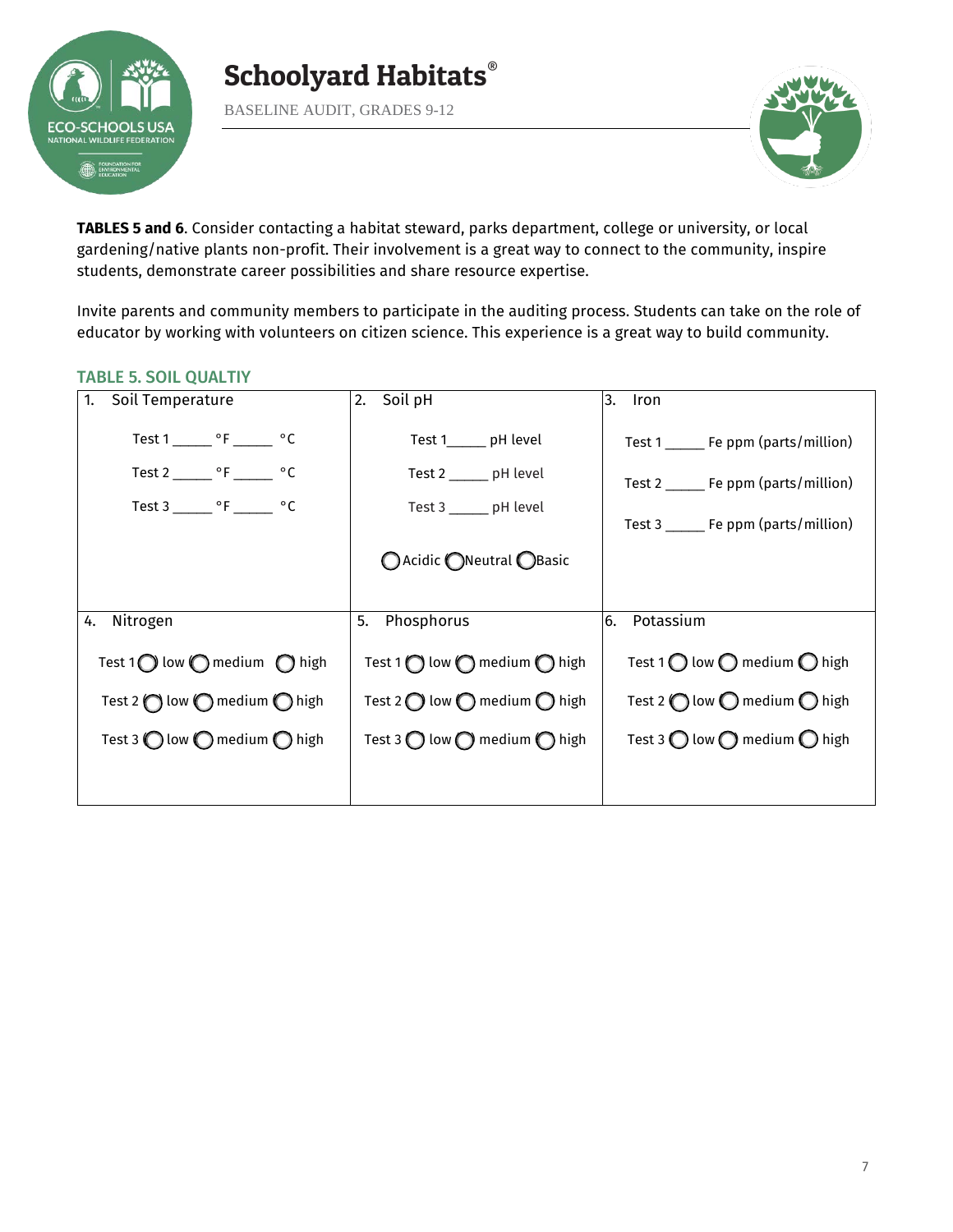

BASELINE AUDIT, GRADES 9-12



#### TABLE 6. WATER QUALITY (OPTIONAL-CONDUCT IF APPLICABLE)

| n.  | <b>Water Temperature</b>                                                                                                                                                       | Water pH<br>2.          |                                         | 3.                          | Salinity                                                 |
|-----|--------------------------------------------------------------------------------------------------------------------------------------------------------------------------------|-------------------------|-----------------------------------------|-----------------------------|----------------------------------------------------------|
|     | Test 1 _______ °F ______ °C                                                                                                                                                    | Test 1______ pH level   |                                         |                             | Test 1 ______ ppt (parts/thousand)                       |
|     | Test 2 ________ $\circ$ F _______ $\circ$ C                                                                                                                                    | Test 2 ______ pH level  |                                         |                             | Test 2 ______ ppt (parts/thousand)                       |
|     |                                                                                                                                                                                | Test 3 ______ pH level  |                                         |                             | Test 3 ______ ppt (parts/thousand)                       |
|     |                                                                                                                                                                                | ○Acidic ●Neutral ●Basic |                                         |                             |                                                          |
| 14. | Dissolved Oxygen                                                                                                                                                               |                         | <b>Nitrates</b><br>5.                   |                             |                                                          |
|     | Test 1 _______ ppm (parts/million)                                                                                                                                             |                         | Test 1 ______ ppm $(NO3$ parts/million) |                             |                                                          |
|     | Test $2 \_\_\_$ ppm (parts/million)                                                                                                                                            |                         | Test 2 ______ ppm $(NO3$ parts/million) |                             |                                                          |
|     | Test $3 \_\_\_\_$ ppm (parts/million)                                                                                                                                          |                         |                                         |                             | Test 3 $\frac{1}{2}$ ppm (NO <sub>3</sub> parts/million) |
| 6.  | Is it raining or has it rained in the last 24 hours? Stormwater<br>runoff from surrounding areas can impact watershed quality and<br>appearance, including temperature and pH. |                         |                                         | $\bigcap$ Yes $\bigcirc$ No |                                                          |
| 17. | List the potential point sources of pollution.                                                                                                                                 |                         |                                         |                             |                                                          |
|     | 8. List the potential non-point sources of pollution.                                                                                                                          |                         |                                         |                             |                                                          |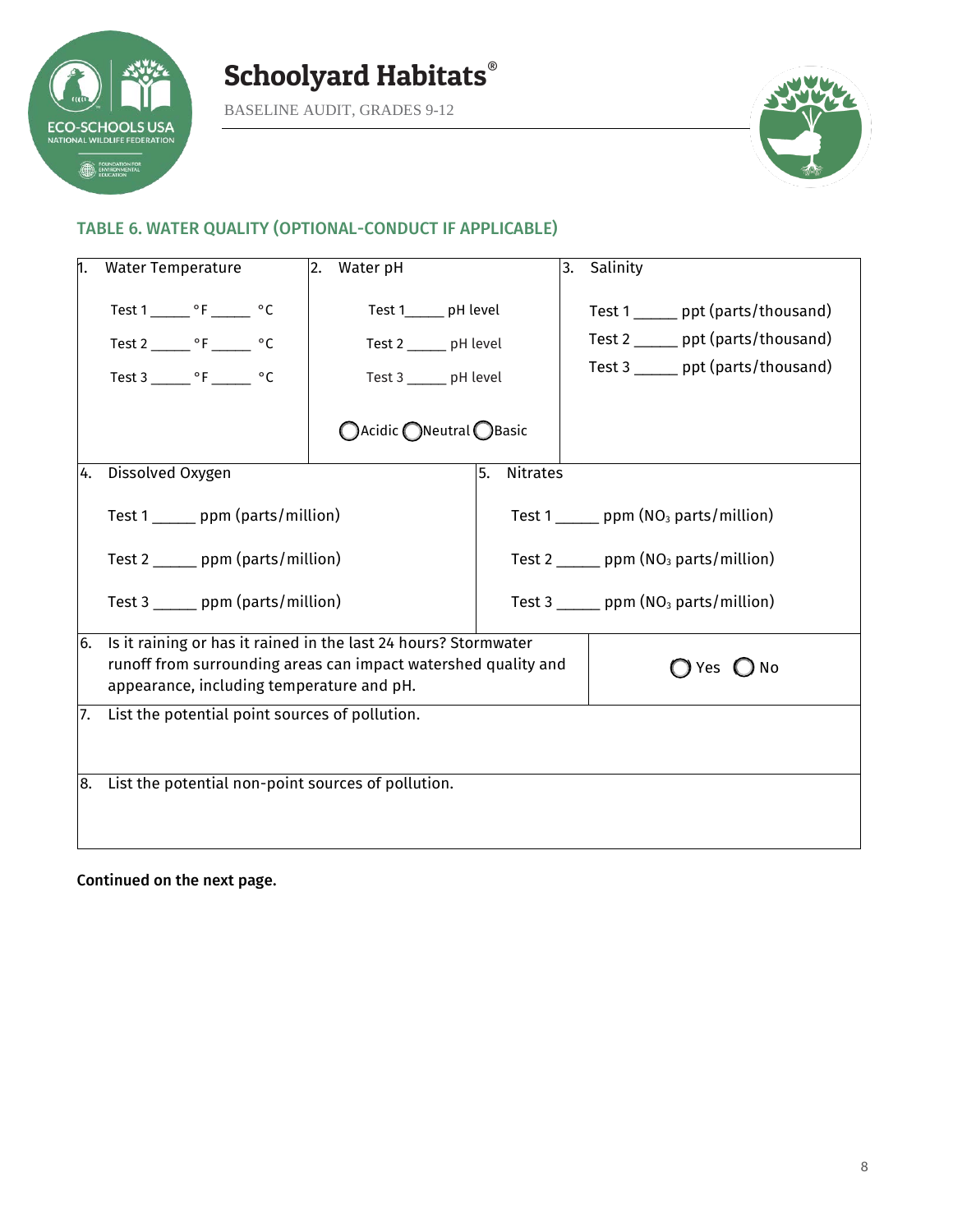

BASELINE AUDIT, GRADES 9-12



#### **Think about the following questions as you summarize the data in Tables 5 and 6.**

- 1. Why is it important to observe and test soil and water in and around potential habitat sites?
- 2. How can run-off impact wildlife habitat?
- 3. What actions can the team/class take to improve soil and water quality? Use this information to inform the Eco-Action plan.

The key to attracting wildlife to the Schoolyard Habitat is to have all the essential elements including food, water, cover and places to raise young. The following charts will help to assess these habitat elements on the school site. To populate the tables, students can be placed in teams or work in pairs. Students are encouraged to collect data in their science notebook and then transfer the compilation of their data to Table 7 and Charts 1 through 6.

#### TABLE 7. WILDLIFE

| Are there currently animals present at the study site?                                                     | Yes                                                                                    |
|------------------------------------------------------------------------------------------------------------|----------------------------------------------------------------------------------------|
| Check the families of animals observed at the study<br>site, then continue to Chart 1. Animal Observations | $\overline{\phantom{a}}$ amphibians<br>birds<br>fish<br>insects<br>mammals<br>reptiles |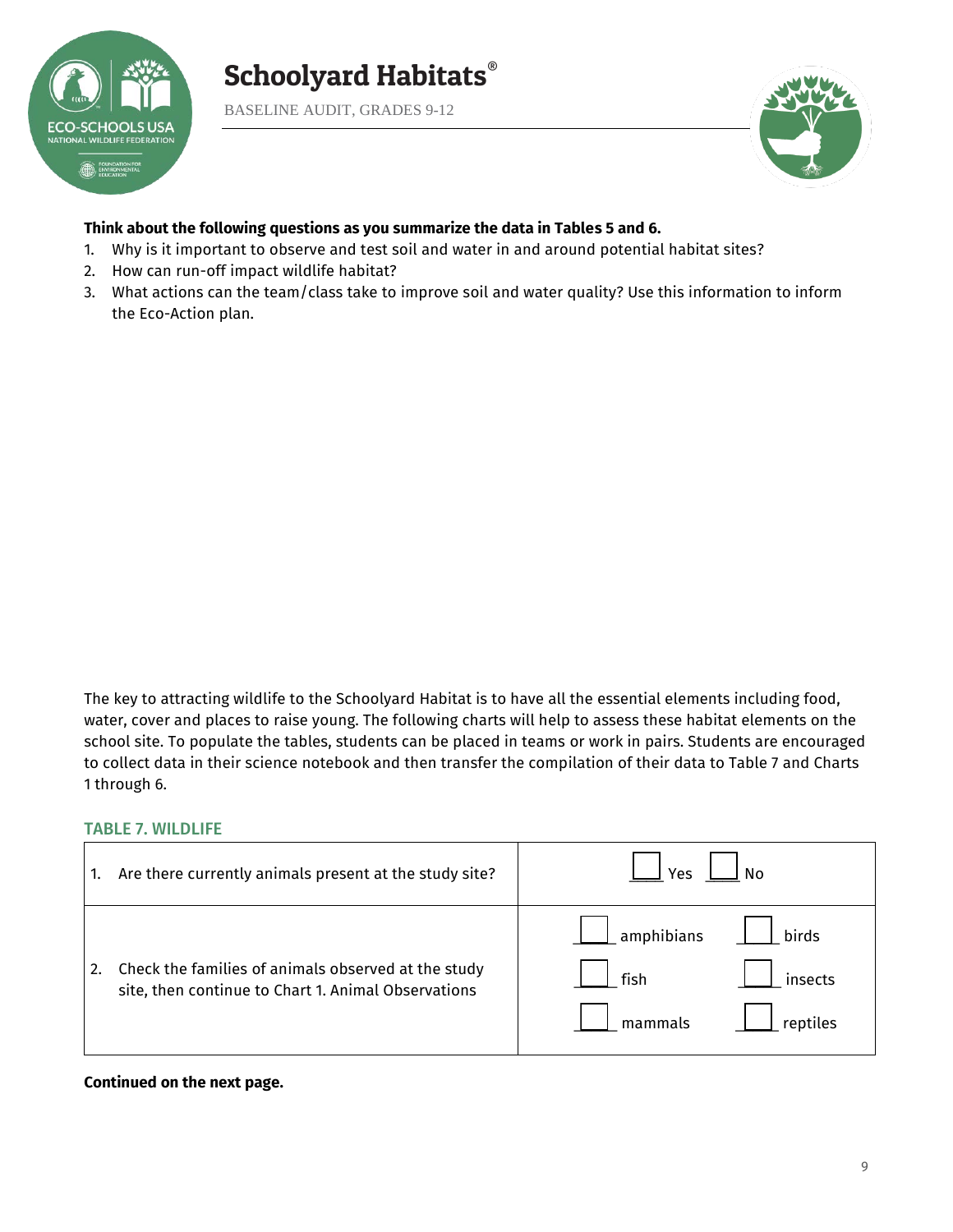

BASELINE AUDIT, GRADES 9-12



#### CHART 1. WILDLIFE – ANIMALS

Identify what teams/classes observe today.

| <b>Birds, Mammals,</b><br>Insects, Reptiles,<br><b>Fish, Amphibians</b> | # of Animals<br><b>Observed</b> | <b>Animal Evidence</b><br>(tracks, burrows,<br>nests, scat, etc.) | <b>Notes</b>                                                                                              |
|-------------------------------------------------------------------------|---------------------------------|-------------------------------------------------------------------|-----------------------------------------------------------------------------------------------------------|
| <b>Example</b><br>Birds - Robins<br>and Chickadees                      | 2 Robins and<br>3 Chickadees    | Robin nest, physical<br>sighting                                  | Robin nest had a broken egg. Chickadees<br>back and forth between the bird feeder and a<br>nearby branch. |
|                                                                         |                                 |                                                                   |                                                                                                           |
|                                                                         |                                 |                                                                   |                                                                                                           |
|                                                                         |                                 |                                                                   |                                                                                                           |

#### CHART 2. HABITAT ELEMENTS - FOOD AND VEGETATION

| Vegetation<br><b>Type</b> | <b>Species or Description</b> | <b>Percent</b><br>Coverage* | <b>Native or</b><br><b>Non-Native</b> | <b>What Wildlife Prefers</b><br>this Food Source? |
|---------------------------|-------------------------------|-----------------------------|---------------------------------------|---------------------------------------------------|
|                           | <b>Example: sugar maple</b>   | 5%                          | native                                | red squirrels, deer                               |
| <b>Trees</b>              |                               |                             |                                       |                                                   |
| (over-story<br>canopy)    |                               |                             |                                       |                                                   |
|                           |                               |                             |                                       |                                                   |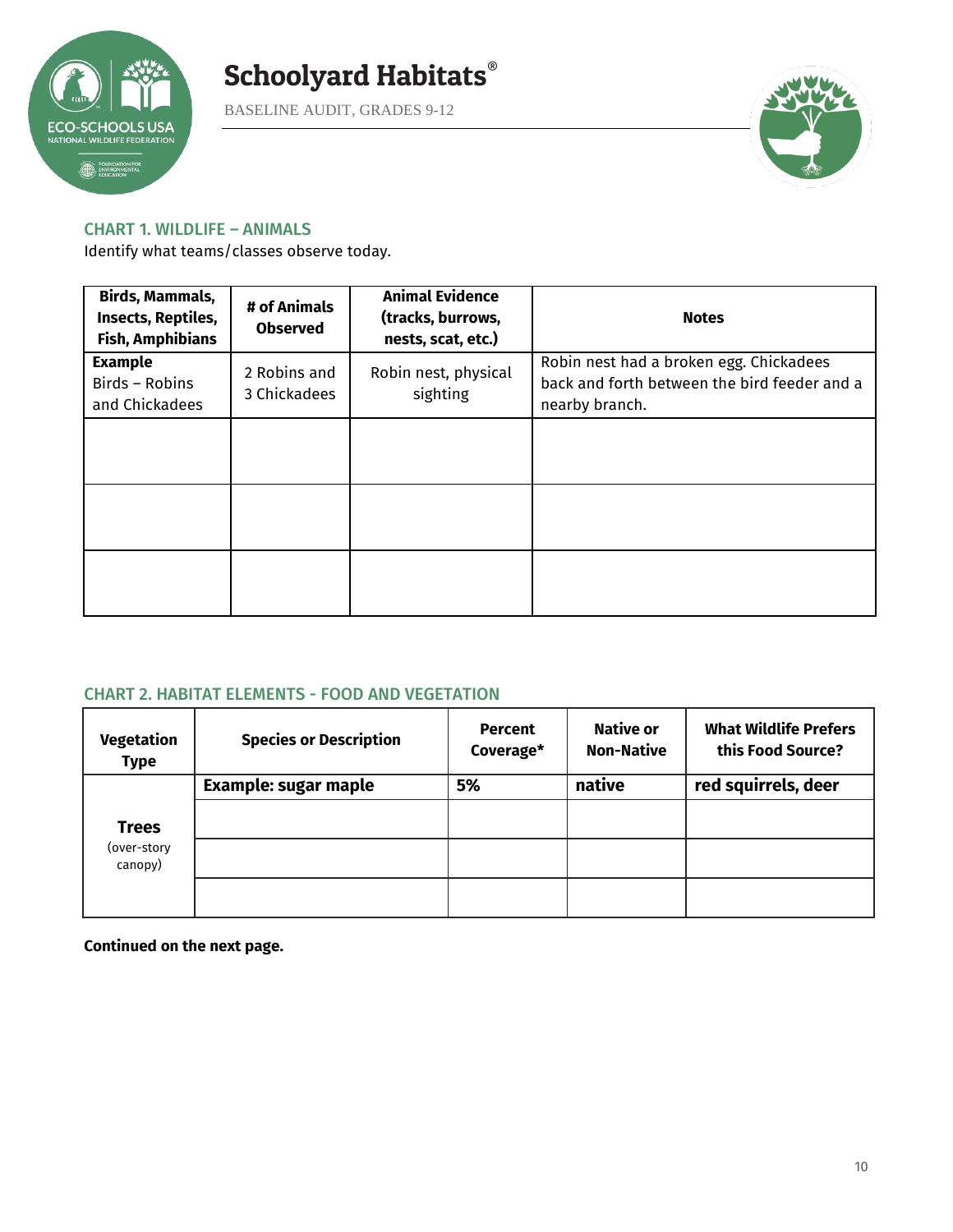

BASELINE AUDIT, GRADES 9-12



#### CHART 2. HABITAT ELEMENTS - FOOD AND VEGETATION, CONTINUED

| <b>Vegetation</b><br><b>Type</b>     | <b>Species or Description</b>    | <b>Percent</b><br>Coverage* | <b>Native or Non-</b><br><b>Native</b> | <b>What Wildlife Prefers</b><br>this Food Source? |
|--------------------------------------|----------------------------------|-----------------------------|----------------------------------------|---------------------------------------------------|
|                                      | <b>Example: blackberries</b>     | 1%                          | native                                 | raccoons, red foxes                               |
| <b>Shrubs</b><br>(mid-story          |                                  |                             |                                        |                                                   |
| canopy)                              |                                  |                             |                                        |                                                   |
|                                      |                                  |                             |                                        |                                                   |
|                                      | <b>Example: asters</b>           | .3%                         | native                                 | bumblebees, Sulphur<br>butterfly                  |
| <b>Flowers</b>                       |                                  |                             |                                        |                                                   |
| (herbaceous)                         |                                  |                             |                                        |                                                   |
|                                      |                                  |                             |                                        |                                                   |
|                                      | <b>Example: oyster mushrooms</b> | .5%                         | native                                 | mice, slugs and snails                            |
| <b>Other</b><br>(fungi,              |                                  |                             |                                        |                                                   |
| mosses,<br>grasses)                  |                                  |                             |                                        |                                                   |
|                                      |                                  |                             |                                        |                                                   |
|                                      | <b>Example: bird feeders</b>     | .75%                        | <b>Non-native</b>                      | <b>Local songbirds and</b><br>squirrels           |
| <b>Man-made</b><br><b>Structures</b> |                                  |                             |                                        |                                                   |
|                                      |                                  |                             |                                        |                                                   |
|                                      |                                  |                             |                                        |                                                   |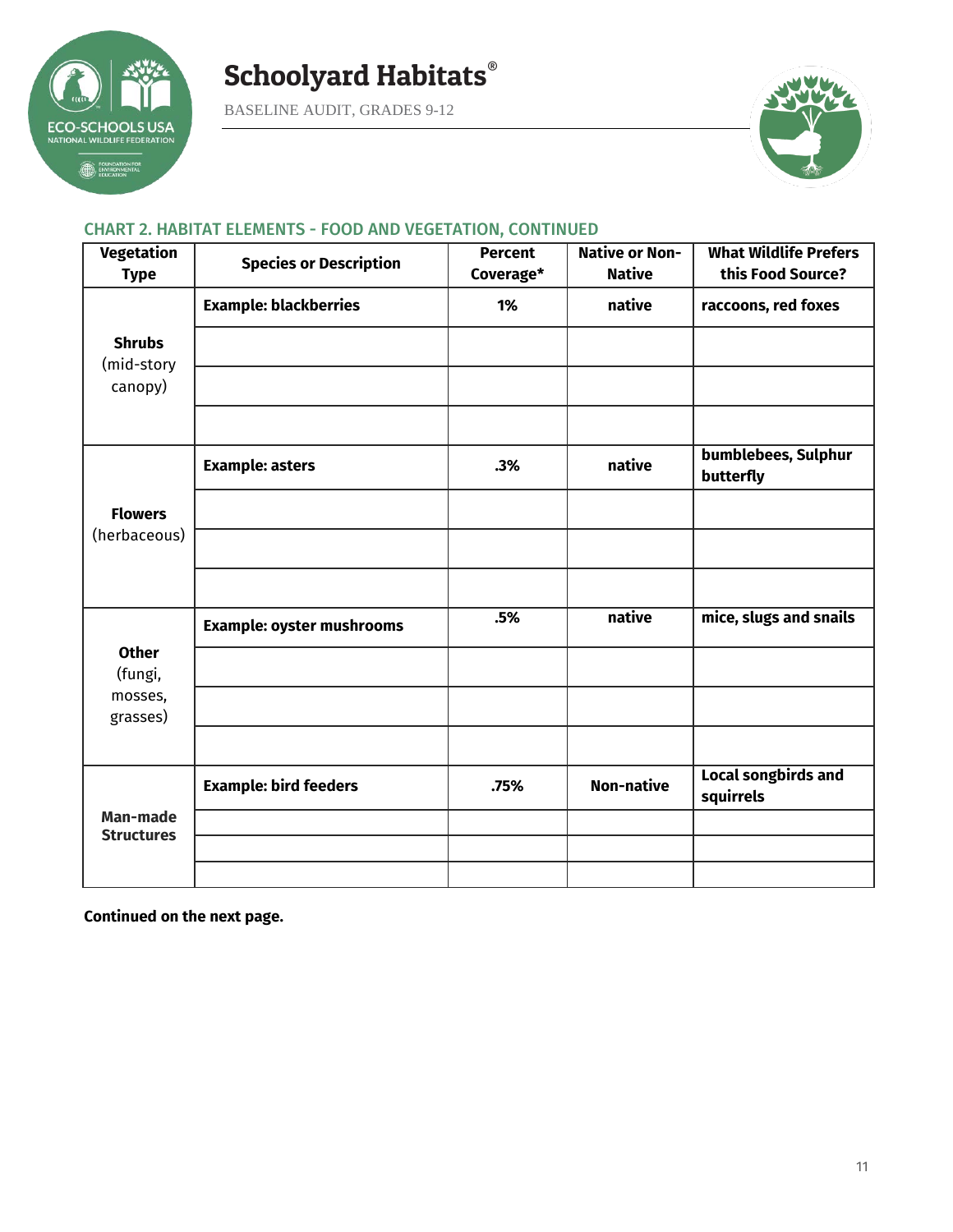

BASELINE AUDIT, GRADES 9-12



#### **Think about the following questions as you summarize the information in Chart 1 and 2.**

- 1. What do you want to know about the vegetation that you've found here?
- 2. How many of the plants listed above are native to the area? Why are native plants important to the Schoolyard Habitat® site?
- 3. Which plants feed which wildlife species? How can the team/class find out?
- 4. How diverse (how many different types) are the plant food sources? A higher level of diversity will attract more wildlife species.
- 5. Are there existing natural areas on the school grounds? Landscaped areas? How might they provide examples of how to enhance the Schoolyard Habitat® site for native wildlife?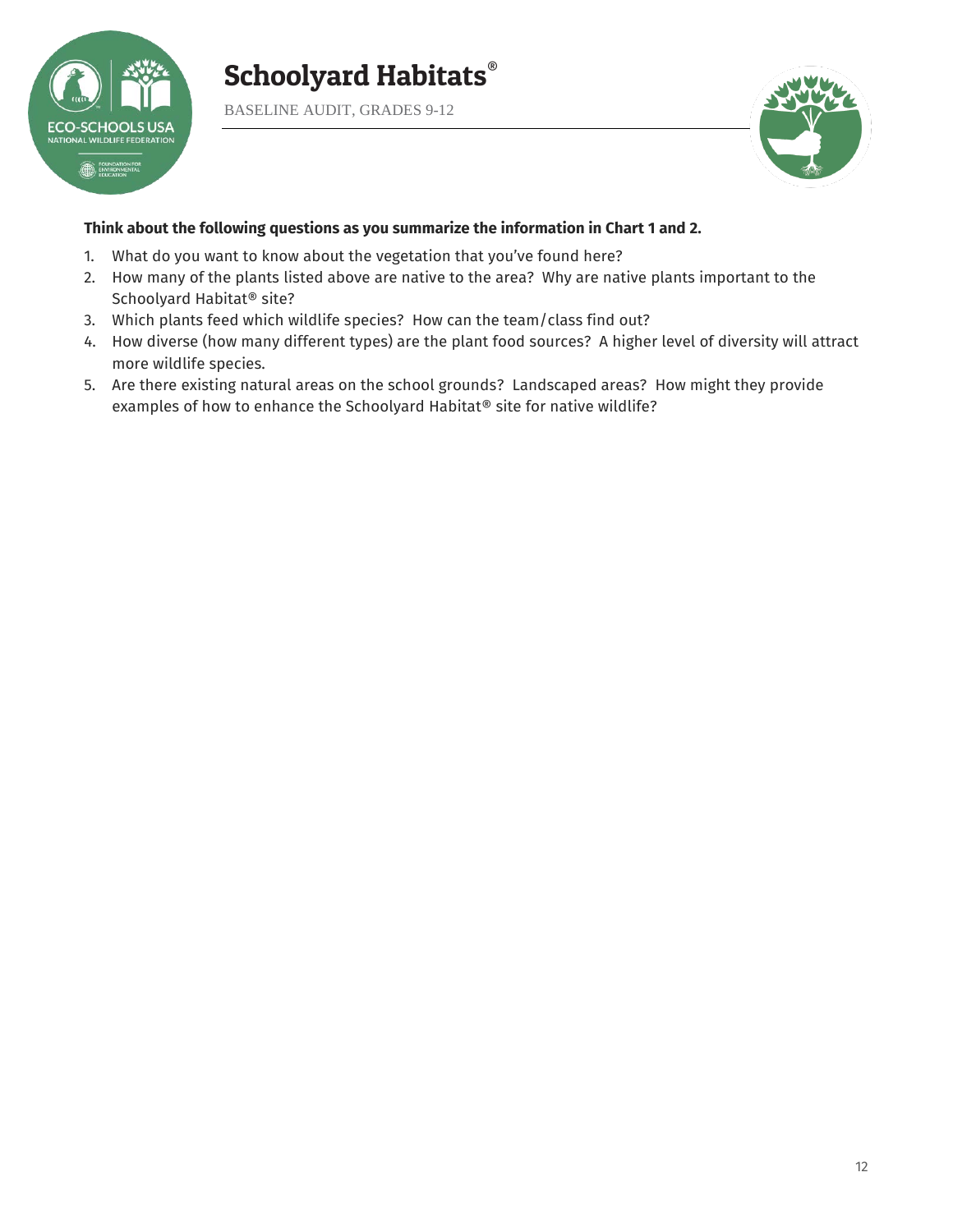

BASELINE AUDIT, GRADES 9-12



#### CHART 3. HABITAT ELEMENTS – WATER

| 1. | Are there water sources on the school<br>site?                                                                                       | No<br>Yes                                                    |
|----|--------------------------------------------------------------------------------------------------------------------------------------|--------------------------------------------------------------|
| 2. | What are the natural water sources?<br>Select all that apply.                                                                        | lake<br>stream<br>pond<br>wetland<br>puddles<br>other        |
| 3. | Does the site have seasonal pools of<br>water (vernal pools)? Vernal pools are<br>important nurseries for many<br>amphibian species. | ) Unsure<br>( )Yes<br>) No                                   |
| 4. | Does the site include manmade water<br>structures?                                                                                   | rain garden(s)<br>bird baths<br>puddling containers<br>other |

#### **Think about the following question as you summarize the information in Chart 3.**

1. What types of local animals will benefit from natural and man-made sources of water?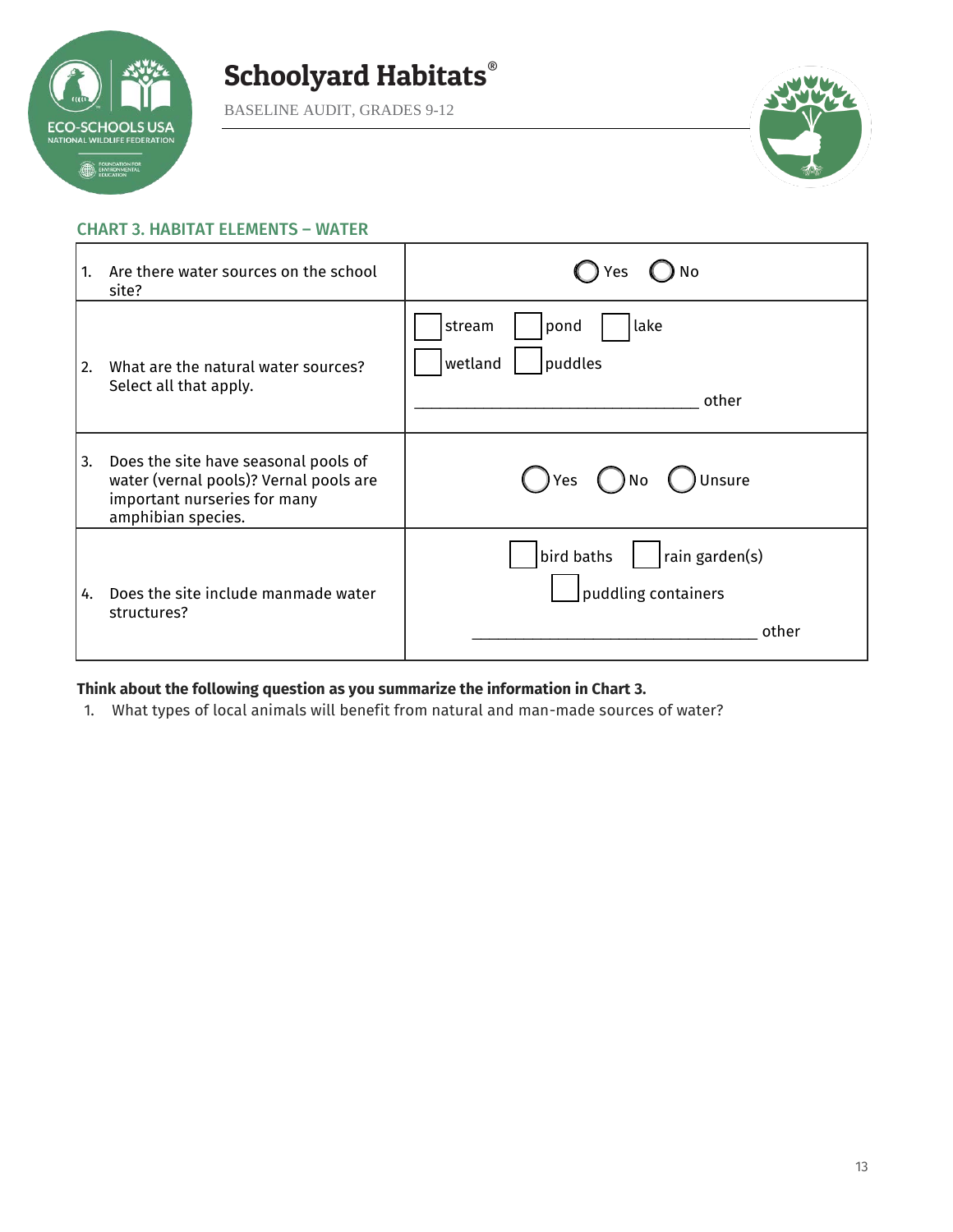

BASELINE AUDIT, GRADES 9-12



#### CHART 4. HABITAT ELEMENTS – COVER

| 1. | Our school provides places for wildlife<br>to find cover from the weather and<br>predators. (brush piles, rock walls,<br>dense vegetation, trees)     | No<br>Yes |
|----|-------------------------------------------------------------------------------------------------------------------------------------------------------|-----------|
| 2. | List the sources of available cover on<br>the school site.                                                                                            |           |
| 3. | List the manmade structures on the<br>school site that provide cover for<br>wildlife such as bird houses, toad<br>houses, bat house, bug houses, etc. |           |

#### **Think about the following questions as you summarize the information in Chart 4.**

- 1. How is vegetation (ground cover, shrubs, and trees) arranged on the Schoolyard Habitat site? Why might the arrangement of the vegetation impact cover?
- 2. Does vegetation range in size and density?
- 3. Why might it be important to have a variety of vegetation sizes and density in terms of cover?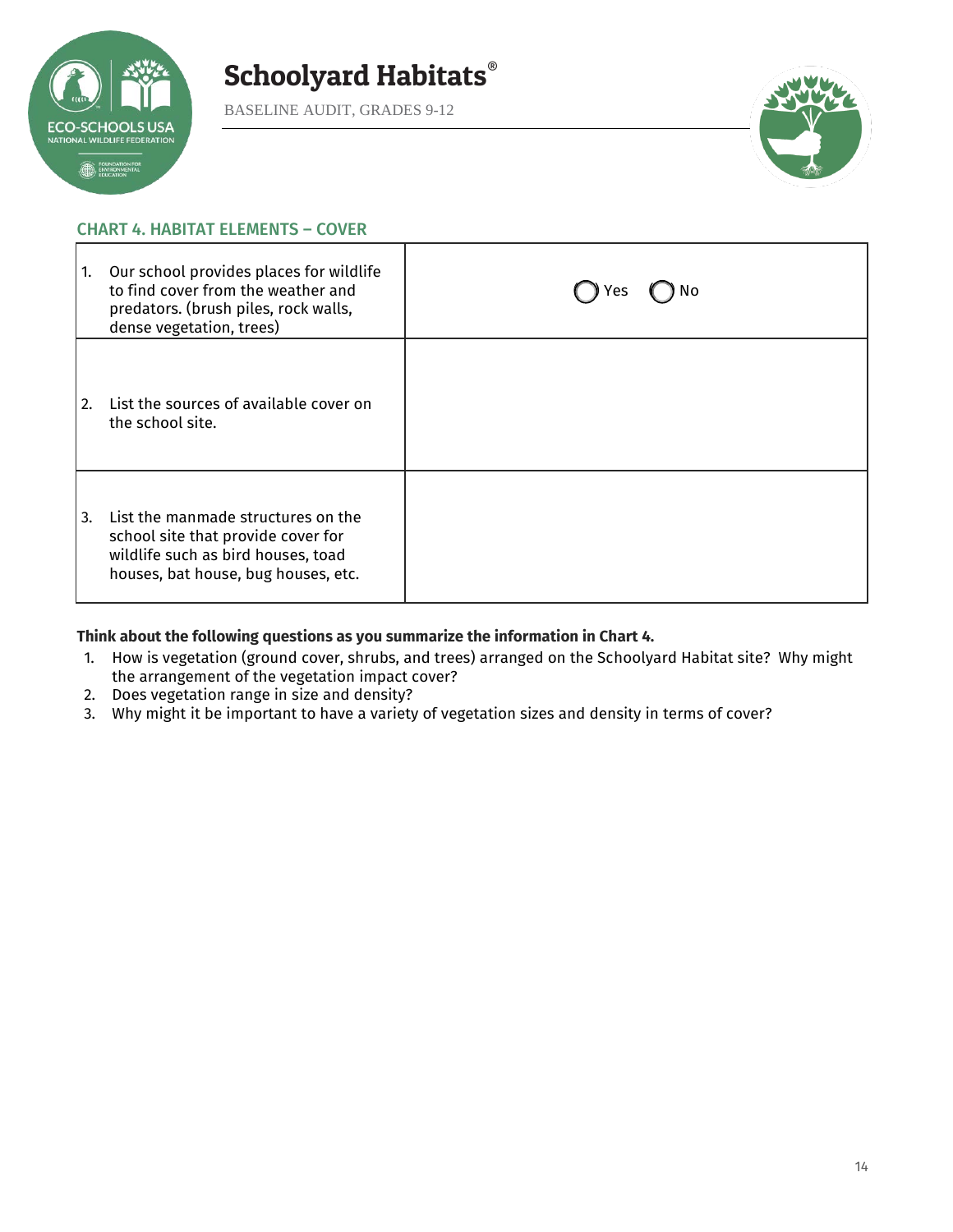

BASELINE AUDIT, GRADES 9-12



#### CHART 5. HABITAT ELEMENTS – PLACES TO RAISE YOUNG

|                  | Our school provides places for wildlife to<br>raise their young.                                                                                                                                     | res |
|------------------|------------------------------------------------------------------------------------------------------------------------------------------------------------------------------------------------------|-----|
| $\overline{2}$ . | List the natural sources of available places<br>for wildlife to raise their young on the<br>school site (host plants for larvae,<br>trees/bushes for nests, water features for<br>amphibians, etc.). |     |
| 3.               | List the manmade structures on the school<br>site that provide places for wildlife to raise<br>young such as bird houses, bat houses, etc.<br>There may be similarities between Chart 5<br>and $6.$  |     |

#### CHART 6. HABITAT ELEMENTS – OTHER CONSIDERATIONS

| 1. | Check all that apply. What types of<br>sustainable practices are used on the<br>school site? | mulching<br>organic fertilizers and herbicides<br>remove invasive species<br>xeriscaping<br>drip irrigation<br>native plants<br>reduced lawn<br>compost<br>other |
|----|----------------------------------------------------------------------------------------------|------------------------------------------------------------------------------------------------------------------------------------------------------------------|
| 2. | Does the school site include vegetable,<br>fruit and/or herb gardens?                        | No<br>Yes                                                                                                                                                        |
| 3. | Does the school site include pollinator<br>gardens?                                          | Yes<br>No                                                                                                                                                        |
| 4. | Are the school grounds used for teaching<br>and learning?                                    | No<br>Yes<br>If yes, please briefly describe how:                                                                                                                |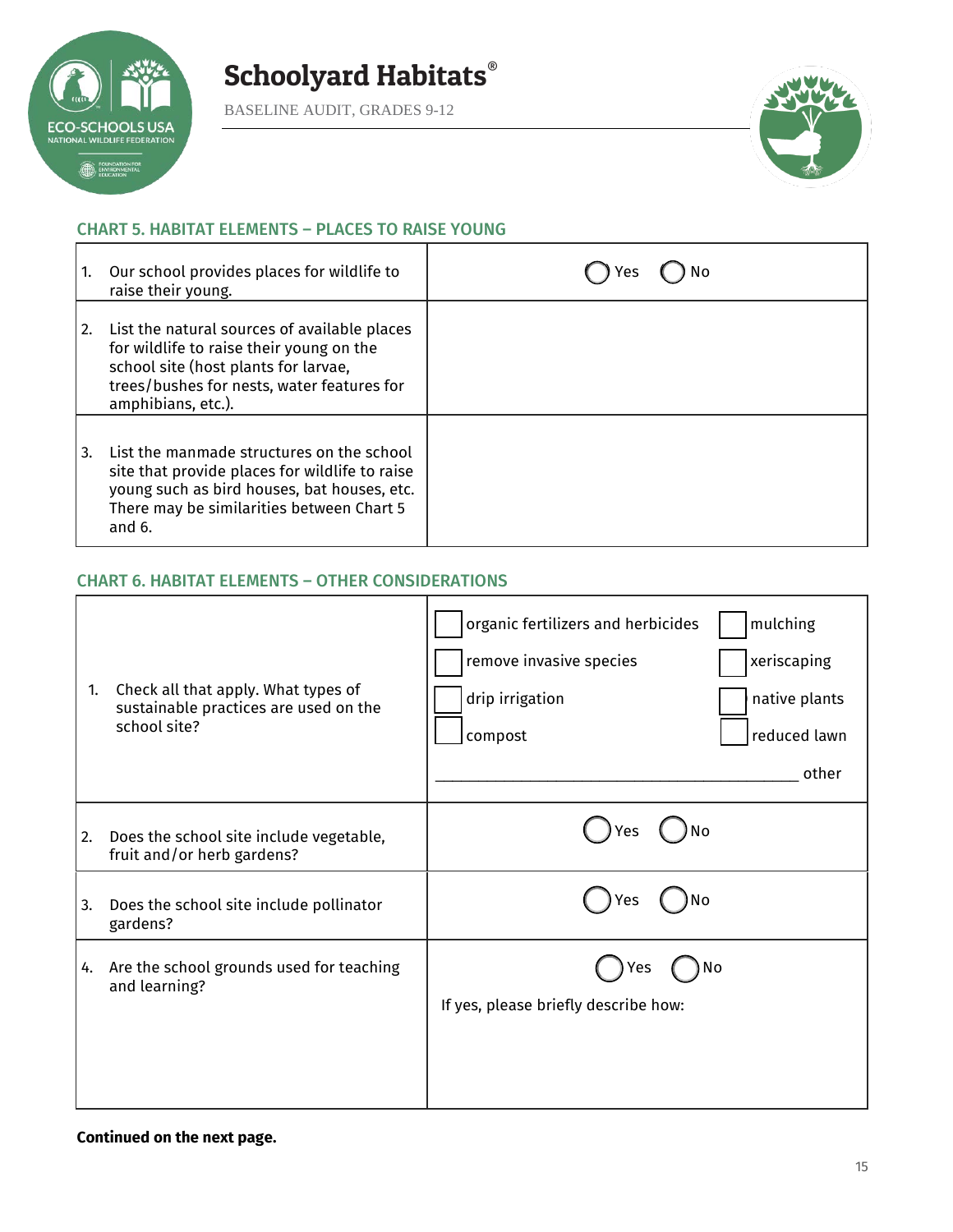

BASELINE AUDIT, GRADES 9-12



#### CHART 6. HABITAT ELEMENTS – OTHER CONSIDERATIONS, CONTINUED

| l 5. | Does the garden(s) meet the American<br>with Disabilities (ADA) accessibility<br>standards?                                                                | No( )Unsure<br>$\bigcap$ Yes $\bigcap$ |
|------|------------------------------------------------------------------------------------------------------------------------------------------------------------|----------------------------------------|
| l 6. | Does the garden(s) include interpretive<br>signage that is multi-lingual?                                                                                  | ) Yes                                  |
| 17.  | Are there existing places/structures on<br>the school site that serve as an outdoor<br>classroom where students can gather,<br>listen, dialogue and learn? | ) No<br>$\bigcap$ Yes $\bigcup$        |

#### **Think about the following questions as the Eco-Action Team/students summarize the information from the above charts and tables:**

- 1. Does the school contain all five wildlife habitat requirements in a natural urban, suburban or rural setting – food, water, cover, places to raise young, and a healthy, sustainable habitat?
- 2. Are there any protected plant or animal species in or around the study site that are threatened or endangered?
- 3. What role might a food garden (vegetable/fruit/herb) play in the Schoolyard Habitat®? What role might a pollinator garden or native plantings play?
- 4. What are some stewardship actions the team/class can take to improve wildlife habitat in the Schoolyard Habitat study site?

How can the school make the Schoolyard Habitat® more inclusive?